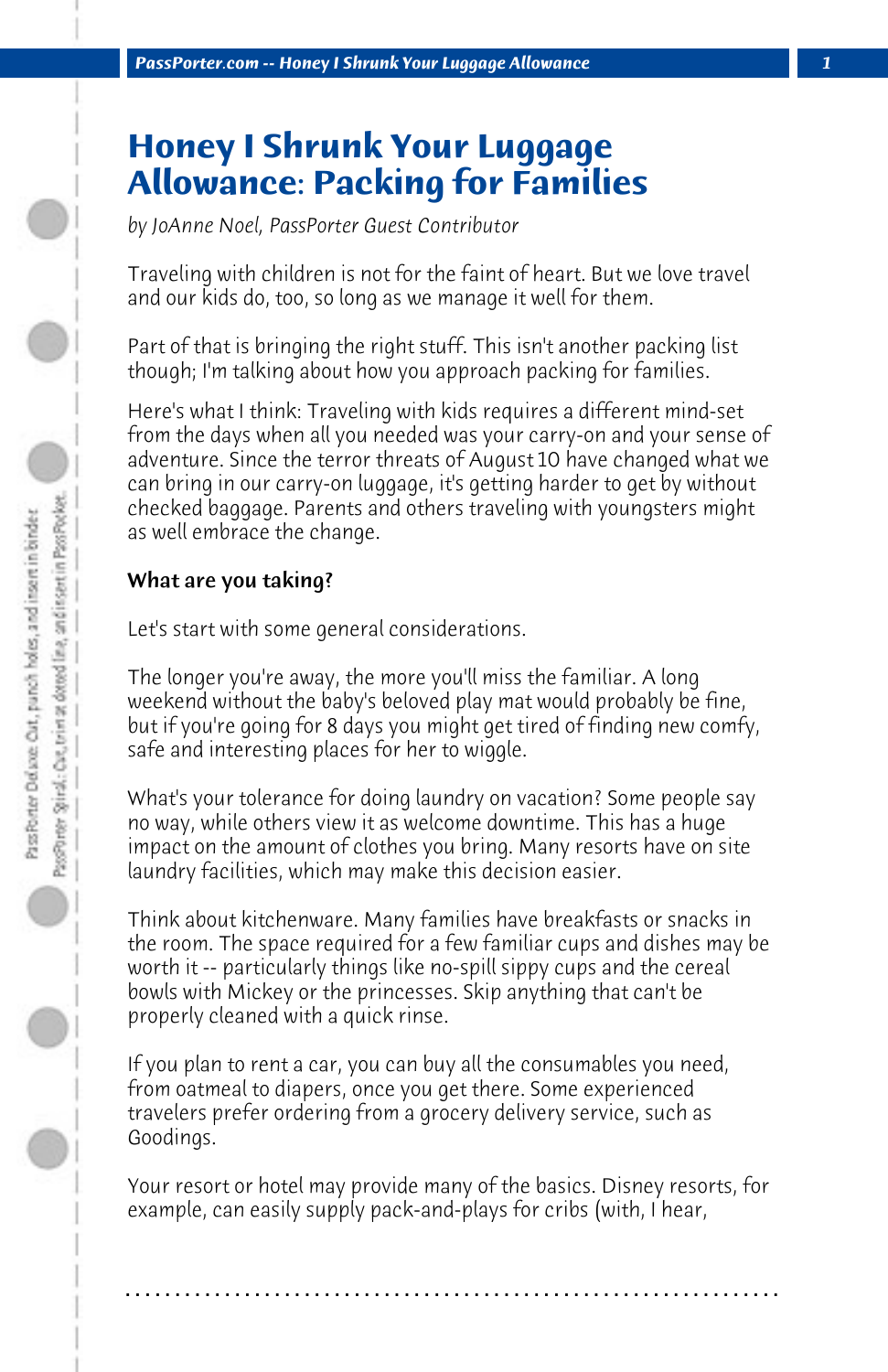Disney-themed sheets), or bedrails for pre-schoolers.

You may want to rent the big stuff. Do you need a high chair for your condo? An exersaucer for your pre-walker? The Walt Disney Travel Company recommends All About Kids, though an internet search will yield other providers of rental equipment.

## How old are your kids?

The smaller the child, the more stuff he or she needs. Any infant needs lots of diapers, a million burp clothes, and several outfits per day. I cannot imagine spending more than a day or two with a child under a year old without doing laundry. (Though it would certainly be a dream come true -- tell the Cast Member that if you get selected in the "Year of a Million Dreams" promotion!)

With infants and toddlers, you also have to carry more specialized food-related equipment. If your child uses bottles, bring a bottle brush and one of those dishwasher bottle baskets to keep it all together. We traveled with a "starter kit" of familiar baby food and then shopped.

The younger the child, the more helpful the familiar will be in other regards. The hotel's pack-and-play can feel more like home with a favorite blanket and the usual lullabies on CD. Bringing the right assortment of the familiar-and-comforting without packing the whole house takes some thought. Give yourself time to examine your routine for a few days, and make lists.

You will also need to be strategic about entertainment. Generally, the more creative a toy, the better. Building sets are a pain to keep together, but are compact and versatile. Dolls or action figures may work for your story-creating child. You probably don't need a lot -- it's Disney World after all -- but a well-worn favorite can be just the thing for an afternoon break.

## How do you put it all together?

So now you're trying to put a potty seat in a hard-sider you bought during your "carry-on only" years. Meet the traveling parent's friend, the hockey bag (equipment bag). Big, shapeless, cheap, and bulletproof. Your oddest shaped items can be safely tucked away in these canvas behemoths, even if you also use one or two traditional bags. Do check with your airline regarding maximum weight and dimensions, though; these bags are so accommodating, before you know it you'll need a goalie to lift it.

**. . . . . . . . . . . . . . . . . . . . . . . . . . . . . . . . . . . . . . . . . . . . . . . . . . . . . . . . . . . . . . . . . .**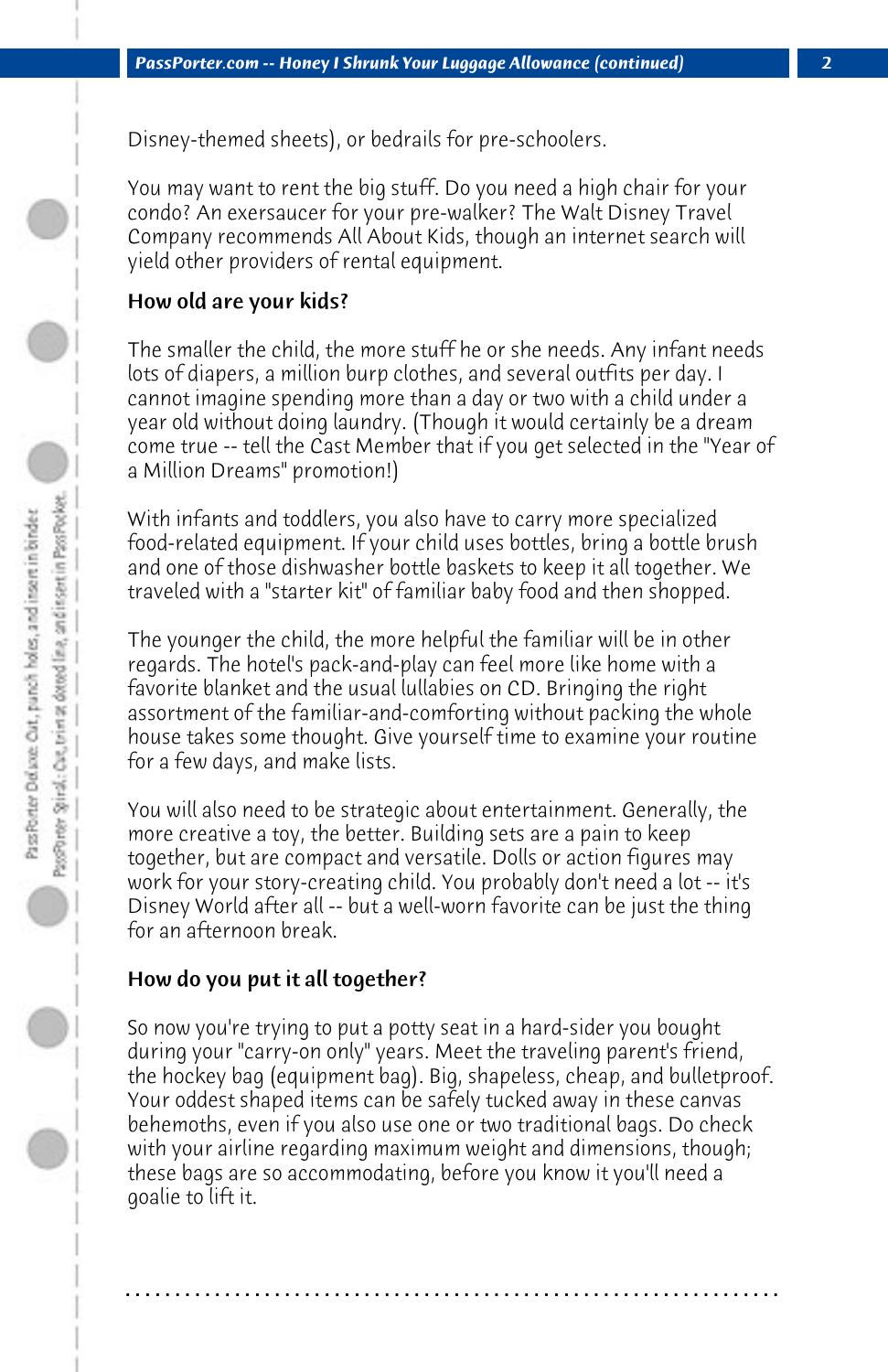Within that luggage I add another organizing layer; a mesh bag for each person. I purchased mesh beach bags with drawstrings, the sort you use for damp towels. They're especially helpful if you are living out of the suitcase for all or part of the trip -- you can find anything without throwing it all over the bed.

Refining wardrobe options can make your life a little easier on arrival. Lay out each outfit and roll it up: socks, underwear, shirts, and pants. No guessing or negotiating. You will need to take into account variable circumstances -- one or two dressier choices, some warmer pieces for layering. You can then wrap each bundle in a big elastic band. (Banding or Ziplocs also work very well to keep spare outfits together in your daypack.)

#### Getting it all there

Your airline may have special rules for luggage and equipment. Some allow you to check your child's car seat and/or stroller in addition to the base luggage allowance (Air Canada, JetBlue). Others only substitute piece for piece, so you can check the stroller instead of a bag (Southwest). Some give you extra carry-on allowances for lap children (American); others don't. There's usually some accommodation available for all that extra gear, you just have to check with your airline.

Just about every carrier allows gate checking of car seats/infant carriers and strollers, a very handy perk (especially since it doesn't count against your luggage allowance). Tell the check-in agent you want to gate check the item; you will probably receive a special luggage tag to attach to it. You use the item right up to the door of the airplane, where it will be picked up and packed at the front of the luggage compartment. As soon as the plane lands, it will be brought back to the door of the plane.

In your carry-on, bring anything you'll need shortly after arrival, like swimsuits, or tropic-weight clothes. Include prescriptions and over-the-counter things in pill or powder form, like the decongestant for little ears. Keep in mind that only 4 ounces of liquid over-the-counter medication can be put in carry-on luggage so look for chewable or dissolving tablets or the new "strip" medications.

If your child has a "lovey," a special toy or blanket, keep it on you. Floppy Puppy does not go under the plane. This vital item stays inside the backpack until we reach the hotel room. The only thing worse than losing it in the luggage would be leaving it in the gate area of a connecting airport.

**. . . . . . . . . . . . . . . . . . . . . . . . . . . . . . . . . . . . . . . . . . . . . . . . . . . . . . . . . . . . . . . . . .**